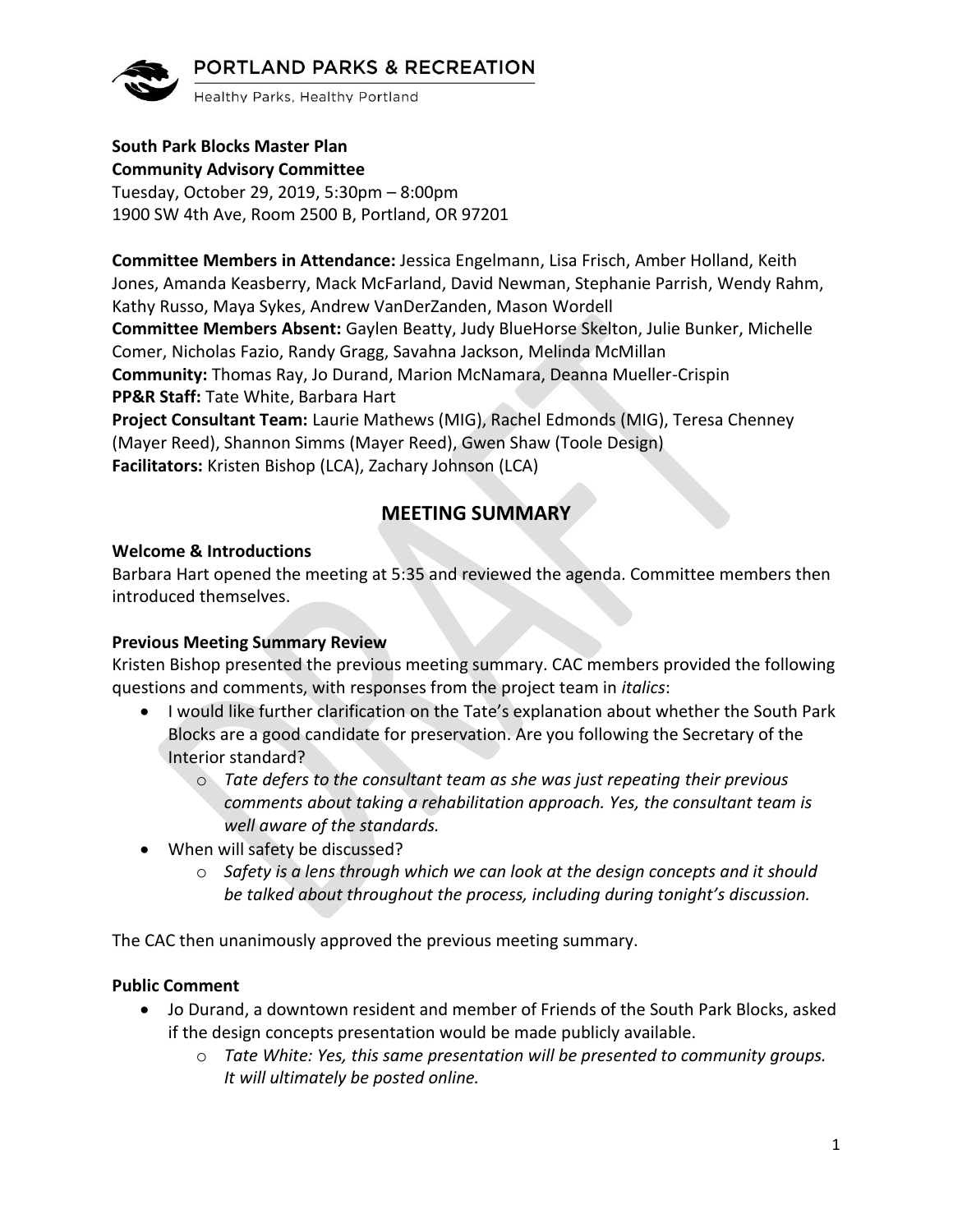Healthy Parks, Healthy Portland

• Deanna Mueller-Crispin, a downtown resident, expressed concern that bikes, pedestrians, and scooters sharing the same space as part of the Green Loop is a potential safety concern that should be considered.

#### **Review of Project Goals**

Barbara Hart reviewed the project goals and the CAC goals. Questions and comments from CAC members noted below with responses from PP&R in *italics*:

- Are these different from the priorities that we identified?
	- o *Yes, these are the overall project goals.*
- What do you mean by adjacent uses?
	- o *This includes the buildings that line the park, sidewalks, and streets.*
- Does that include residential, the university, and cultural institutions?
	- o *Yes, those are all included alongside streets and transportation.*
- For goal #3 [Better understand, respect, and reflect the complexities of the park blocks' history], I would say you should refine that to include elements that need to be protected for historical preservation purposes.
	- o *The project goals are not going to change at this stage since they were discussed at meeting #1, but we appreciate and take note of this comment.*

### **Draft Concepts Presentation & Discussion**

The Design Team led by MIG gave a presentation on the draft design concepts. Laurie Matthews (MIG), Rachel Edmonds (MIG), Shannon Simms (Mayer Reed), and Gwen Shaw (Toole Design) presented three concepts: Emerald Arrow, Braided Districts, and Mirrored Chain. The team emphasized the "kit of parts" approach that is seeking to incorporate the best elements of each concept into the preferred concept. Questions and comments from CAC members during and after the presentation are noted below with responses from the Design Team and PP&R in *italics*:

- Has the design team analyzed the impact of the Green Loop on existing structures, particularly in the cultural district?
	- o *Yes. The presentation will go into more detail on Green Loop concepts.*
- Regarding the tree analysis, is there a plan for the replacement of existing trees?
	- o *Yes. Each concept address tree succession planning.*
- Regarding the tree succession strategy, the trees shown in green are what is left after removal?
	- o *The green represents the trees that are considered to be healthy and in good condition at this time.*
- How would the Farmers Market function under the Emerald Arrow concept?
	- o *The market would function similar to today. It would potentially benefit from a renovated plaza outside the Smith Memorial Student Union.*
- The images show a lot of hardscape, where is the grass and greenery?
	- o *These images are examples, they are not a perfect match but provide a taste of what the proposed improvements could look like.*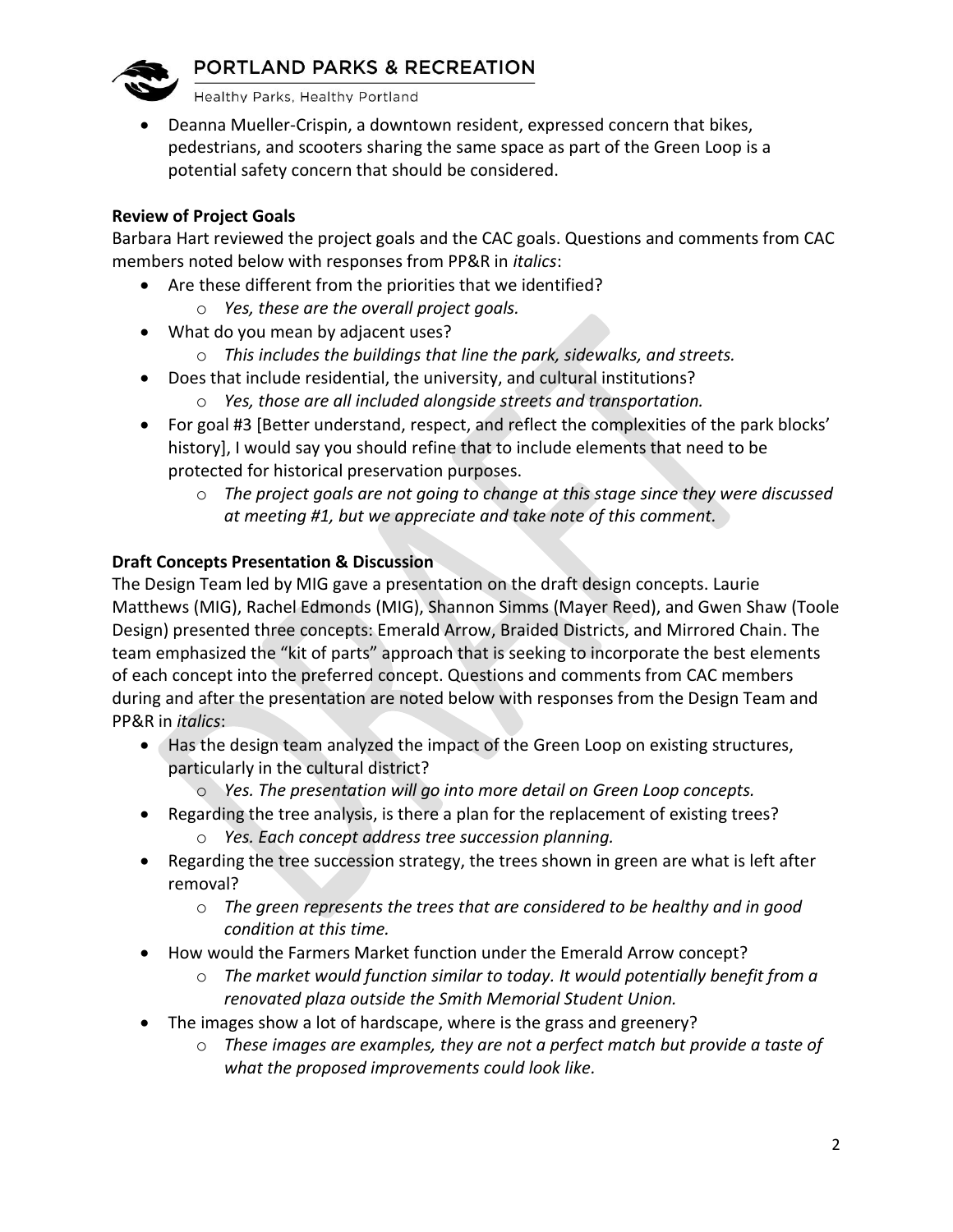

Healthy Parks, Healthy Portland

- Are these transportation plans compatible with the bus transit streets as identified in Central City in Motion?
	- o *Yes.*
- I understand that Madison is barely used. I am very concerned about closing that block of Main, however. We need car access.
- Can you talk more about the gateway elements?
	- o *They are generally programming spots. All the concepts have gateway features at endpoints. We are looking for further feedback on what those gateways might look like.*
- The circulation plans are unique. I think it important to have a straight linear path down the blocks that people can use to get places. I like the Braided Districts concept from a pedestrian standpoint.
- I like the diagonal paths in addition to the central promenade.
- I don't feel like there is a real issue at the intersections. Traffic on those streets is clogged most of the time. I think visibility is important, and there may be a cheaper way to enhance visibility like flashing lights or some paint.
- I am concerned about the idea of narrowing the streets because emergency services utilize that space when they visit buildings along the blocks.
- As far as street closures go, I'd be interested in exploring woonerfs as an alternative to full closures. The woonerfs around Director Park are a good example.
- Bike signals should be explored. I feel that bikes stop at signals but may or may not stop at stop signs.
- The diagonal where the Green Loop goes from one side to two sides should only happen after Market. Trying to make that transition on the Clay or Columbia blocks does not seem like a good idea since so much is happening on those blocks.
- The performance space in front of Lincoln Hall seems weird to me. It doesn't seem to draw people in and sits on a heavy traffic street.
- I like the connection to the Native American Culture Center.
- I am pro on the Main Street closure. The Shemanski/Lincoln blocks are flexible and programming space could be enhanced by having Main closed. I see cars blow the stop sign on Main all the time.
- I like the idea of activating the area in front of Lincoln Hall with a performance area. It gives this space a more open feel and makes it more flexible.
- Director Park was designed for activation but is rarely used for events.
- I think we need to carefully consider the difference between temporary street closures for events and permanent closures. We have 100,000 people that need to get in and out for work, we have students at PSU, and tourists who need to get around. When you talk about taking away road space, it becomes difficult to approve.
- In general, I prefer temporary street closures over permanent street closures. Main has an island in the middle of it that might be able to be redesigned for better pedestrian movement.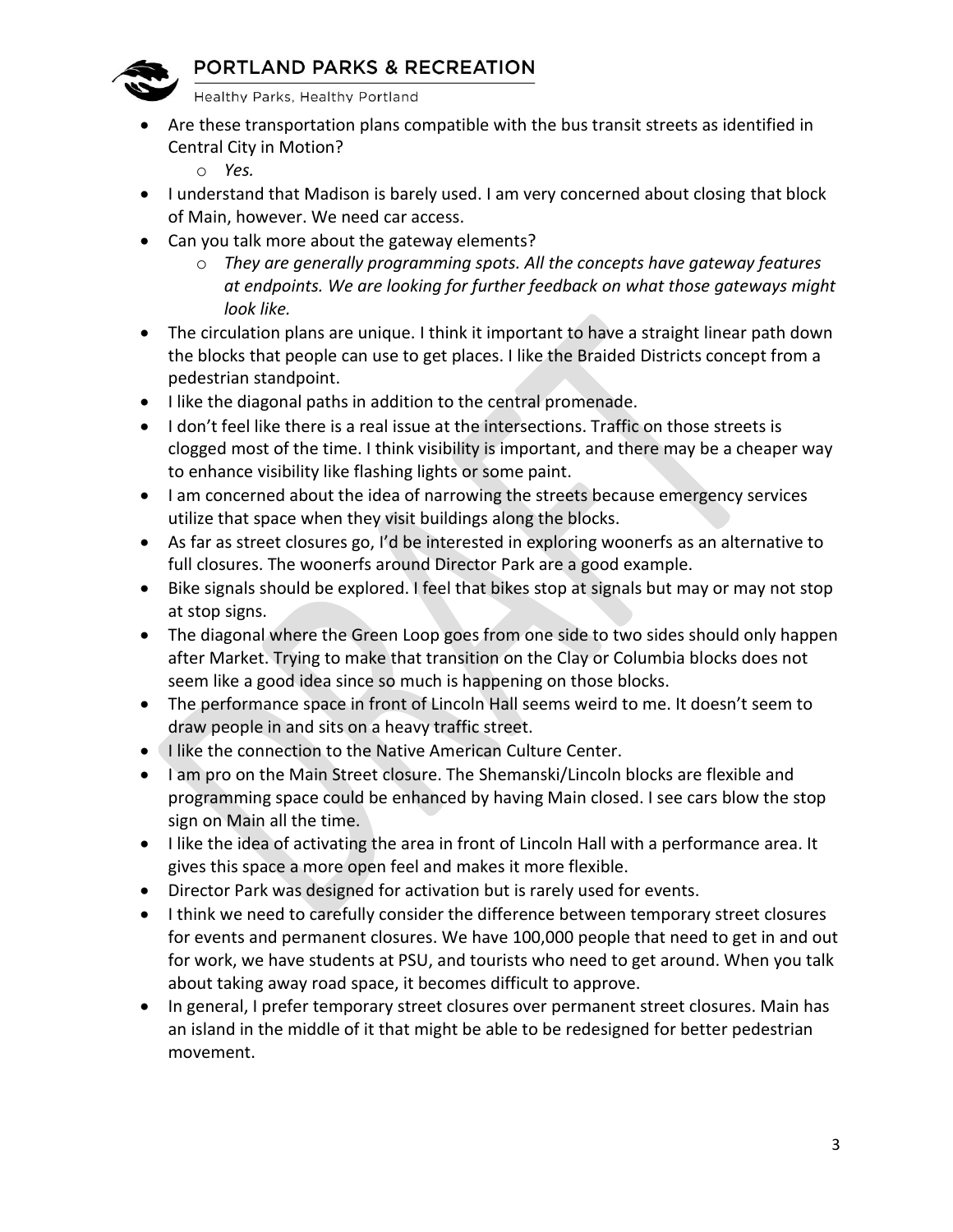

Healthy Parks, Healthy Portland

- The street closure adjacent to the Vue Apartments should take into account that the street is sloped there, so it is not useful to use it for anything other than maybe the Green Loop.
- I'm concerned about the Green Loop crossing the park diagonally. This takes up park space.
- I'd like to see the Green Loop stay on one side of the blocks. I don't like the idea of having it cross the park.
- Having the Green Loop cross the park could lead to bike/pedestrian collisions.
- Has the Bureau of Planning and Sustainability (BPS) approved these designs?
	- o *These are all conceptual at this stage, but we have reviewed with BPS who has a representative on the Technical Advisory Committee.*
- I appreciate what people are saying about car traffic, but this is an opportunity to give people more opportunity to move around without cars.
- Regarding street closures, I want to clarify that I am opposed to east/west closures, not closures for the Green Loop.
- How would bikes interact with tabled intersections? If it is not convenient for them to have to go up and town to cross the tables.
	- o *The tables would bring the intersections up to the curb level, meaning cyclists would stay level the whole time.*
- Do tabled intersections slow cars down?
	- o *Yes. Tables are a method of traffic calming because they reinforce the idea that the cars are entering a different space.*
- Are tables or medians more effective at traffic calming?
	- o *It is contextual. Different areas would yield different results.*
- Are there examples of tabled intersections in Portland?
	- o *In North Portland there is a tabled crosswalk crossing Albina. We don't have a lot of current examples, but Central City in Motion proposes many. They are commonly used in other cities.*
- I would assume that tabled intersections make it easier for people with disabilities to cross from block-to-block. I think this would work particularly well with the central promenade approach.
- The Oregon Historical Society (OHS) would like to have a sightline with the Portland Art Museum (PAM). I would prefer a central promenade over diagonals. I am worried that diagonals will take up quiet space.
- Do the existing planting beds remain on the museum blocks?
	- o *Yes, the rose beds remain.*
- Safety is a major discussion as far as plantings go. When there's low vegetation, things happen. People will sleep or throw garbage in those areas.
- In the Lincoln block, it is difficult to keep vegetation growing because people walk through the beds. This should be taken into consideration.
- I am personally not in favor of adding more rose beds. Thinking about climate change and maintenance adding beds requires a lot of work and seems counterintuitive. Maintaining existing beds is great.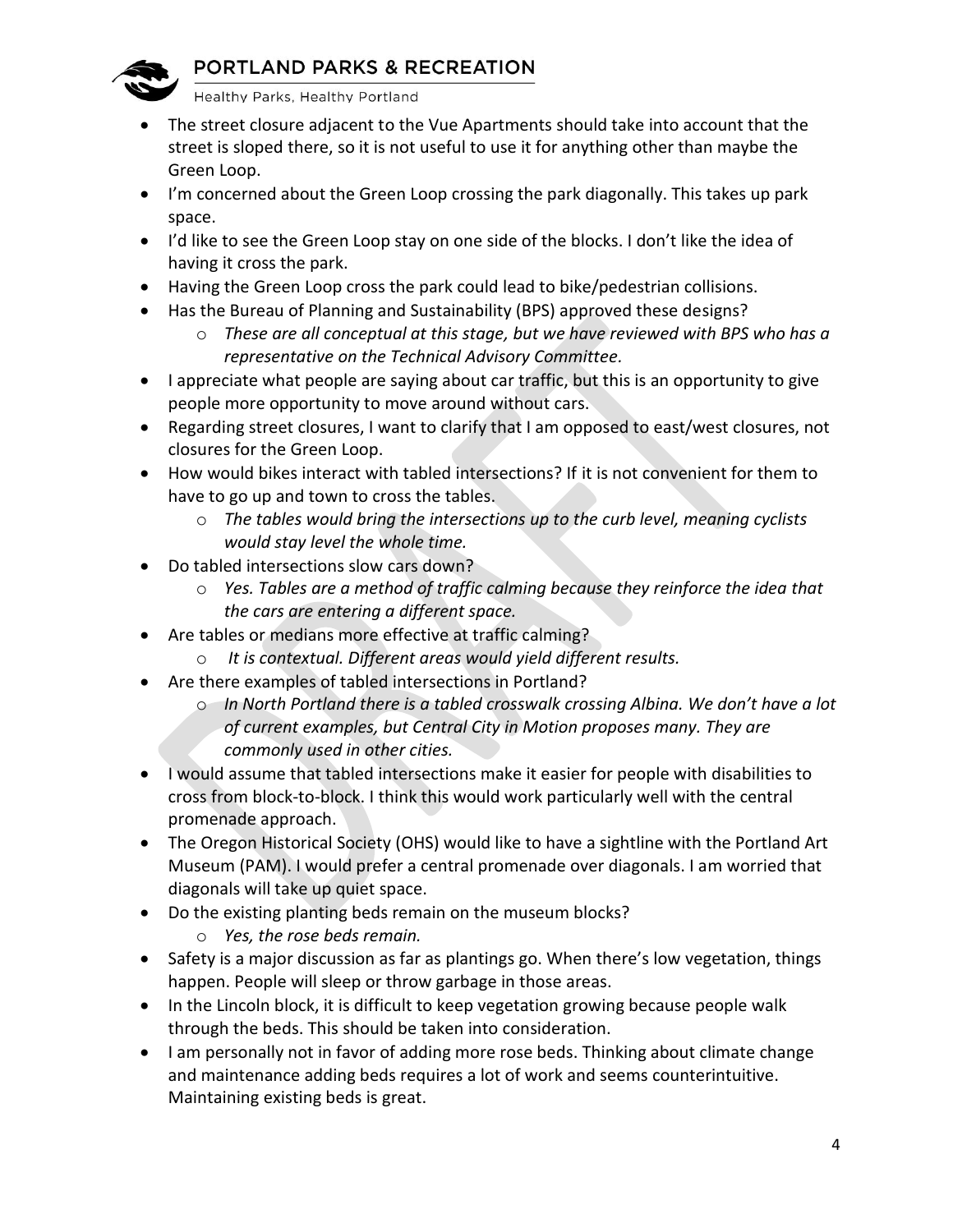

Healthy Parks, Healthy Portland

- I am concerned about the Green Loop flow during the Farmers Market and other events.
	- o *The Farmers Market would be a destination on the Green Loop. It would not be appropriate to expect that people would ride their bikes or scooters through there. They could get off and walk through, or detour to another bike lane.*
- If we're going to have food carts further down, there's potential for bike delivery from the Farmers Market to the food carts.
- The feedback we heard during Sunday Parkways was that the South Park Blocks was the best section to ride or walk through.
- Is Broadway going to have a 2-way bike facility?
	- o *We will verify this and follow up with you.* 
		- The current plan is for Broadway to have two-way bike facilities north of Harvey Milk and a southbound one-way facility south of Harvey Milk with a corresponding northbound facility on 4<sup>th</sup> Avenue. This design preserves parking on Broadway.
- It would be good to have a bunch of bike racks around event areas.
- It is possible to require people to walk their bikes through certain areas. They did it down by RiverPlace.
- The Park Blocks were created when evergreens were removed to create a firewall so that fires from the West Hills would not come down into the City. One of the defining features of the blocks is the open space. Deciduous trees were planted in place of the conifers. Deciduous trees should be protected. I think these concepts are protecting them.
- I would be okay with conifers if they have a higher base.
- It would take 10 to 20 years for conifers to reach a height that avoids the safety concerns.
- We need to listen to the experts, who thought that adding conifers would be a good idea. Biodiversity is important for a healthy park.
- A park is artificial. It is not a natural environment.
- The Smith Plaza covering might be a problem due to the open space origins of the park. I think small structures are okay, and temporary structures are certainly not a problem, but I think big structures might be a problem for nomination.
- Safety is a real concern with the Green Loop. Pedestrians and bikes are in conflict. People cross the street outside of marked crossings. I think that needs to be considered when talking about the Green Loop. I don't know whether it would be better to have it on a single street or divided between both sides.

The project team asked for feedback on the character of features like gateways, art, and play structures.

- I like the example images with wooden imagery. There were social seating areas with roofs that I would naturally want to engage with.
- Nature play areas are in high demand. Finding a way to spread them throughout the park would be great as opposed to isolating a play area on one block.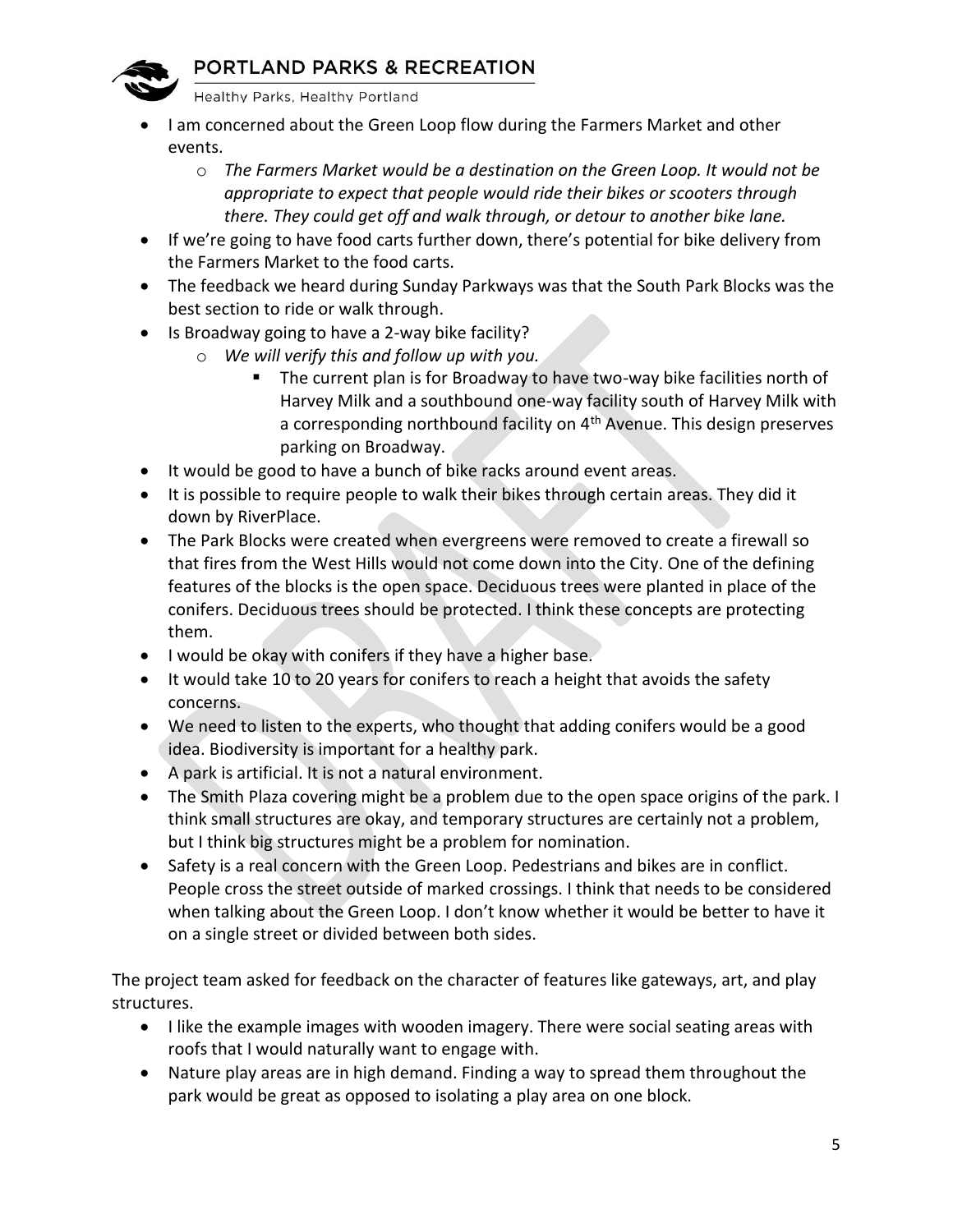

Healthy Parks, Healthy Portland

- Play areas should be decentralized and not just a single playground.
- I love the idea of musical instruments. I get nervous that they could become annoying, however, so we should be mindful of where we want quiet hubs and where it's okay for it be noisier.
- I think nature-focused playground could draw a lot of people in. Westmoreland has a lot of these types of playgrounds and they are used by people of all ages as play areas and sitting areas.
- From the PAM perspective, it'd be interesting to consider artist-designed seating, participatory art, experiential art, etc. PAM would be interested in participating in that process.
- I love that a block of Madison is closed in two of these concepts. This will allow greater flexibility for programming. I have mixed opinions on the Main closure, but I lean more in favor of closure.
- There is currently a lack of seating where you can sit and look at the person you are sitting with. More picnic tables and other forms of social seating would be appreciated.
- What are PAM's feelings regarding the Green Loop staying on Park Avenue West alone?
	- $\circ$  Loading and unloading is important. I think there are a lot of people who need to weigh in on how this would work so I am not making a judgement yet.
- Trying to look at the park through the lens of people with disabilities, is it confusing to have diagonal paths versus straight shots?
	- o *That is a great question. We are going to be taking these concepts to the Accessibility Advisory Committee for their feedback.*
- I like the idea of adding covered areas. To what extent are historic preservation concerns going to impact the ability to put in new elements?
	- o *Design details would need to be worked out. It might be possible to design a shelter space that is compatible with rehabilitation.*
- Is there a way to get around these historic preservation issues?
	- o *We need to be thoughtful about how new elements interact with the historical elements.*
- What is the benefit of listing?
	- o *There is still flexibility even when it is listed. Listing helps protect historic elements that are important to the character of the park. The Halprin Sequence is a great example of how improvements can occur in a listed park.*

### **Next Steps**

Tate White provided an overview of upcoming opportunities for community engagement.

- November 23<sup>rd</sup>: Community event in conjunction with the Farmer's Market.
- December  $5<sup>th</sup>$ : Design Commission and Historic Landmarks Commission joint presentation.
- A second survey is being drafted and will be made available online and in paper format.
- Staff is organizing focus groups with high school students, PSU students, and refugee and immigrant communities.